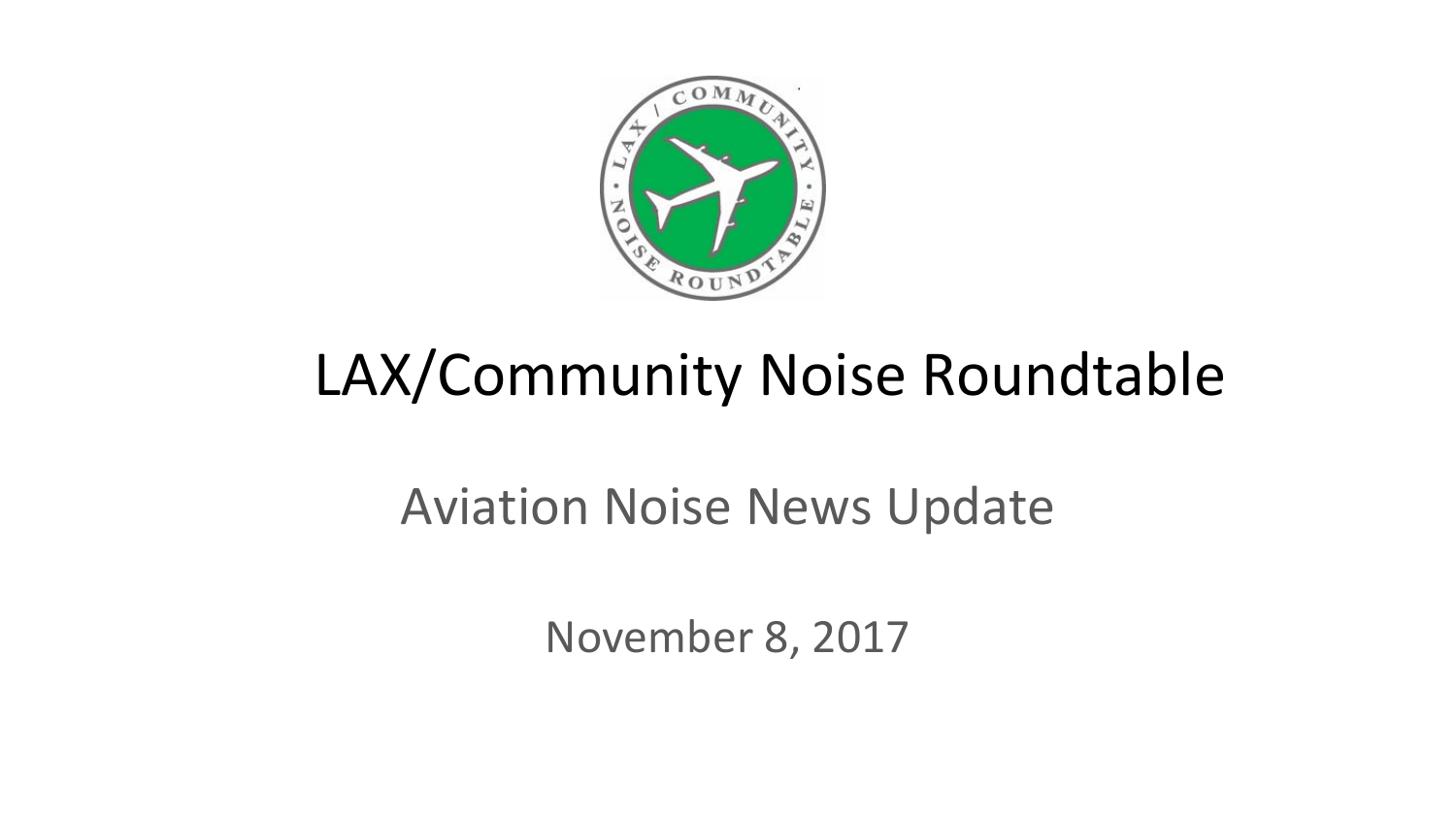

On October 4, 2017, the Federal Aviation Administration (FAA) published a notice in the Federal Register that it had set (effective November 3, 2017) new, quieter Stage 5 noise standards for new airplane designs

- The Stage 5 standards are equivalent to the International Civil Aviation Organization (ICAO) Annex 16, Volume I standard known as Chapter 14 and represent a cumulative 7-decibel reduction in noise over the Stage 4 noise standards with at least a 1-dB reduction over Stage 3 standards at each certification measurement site
	- Airplanes with a maximum certificated takeoff weight of 121,254 pounds or more must comply with the Stage 5 standards on or after December 31, 2017
	- Airplanes with a maximum certificated takeoff weight of less than 121,254 pounds must comply with the Stage 5 standards on or after December 31, 2020
- The Stage 5 standards only apply to newly manufactured aircraft as of the dates prescribed in the regulation and do not phase out aircraft complying with the Stage 3 and Stage 4 noise standards; the LAX Roundtable provided written comments on the proposed regulation seeking a Stage 3 phase out
- The A380, A350, 747-800, 787, Bombardier C-series aircraft, B737Max with Leap engine, and the A320neo family with Leap or Geared Turbofan engines meet the new Stage 5 standards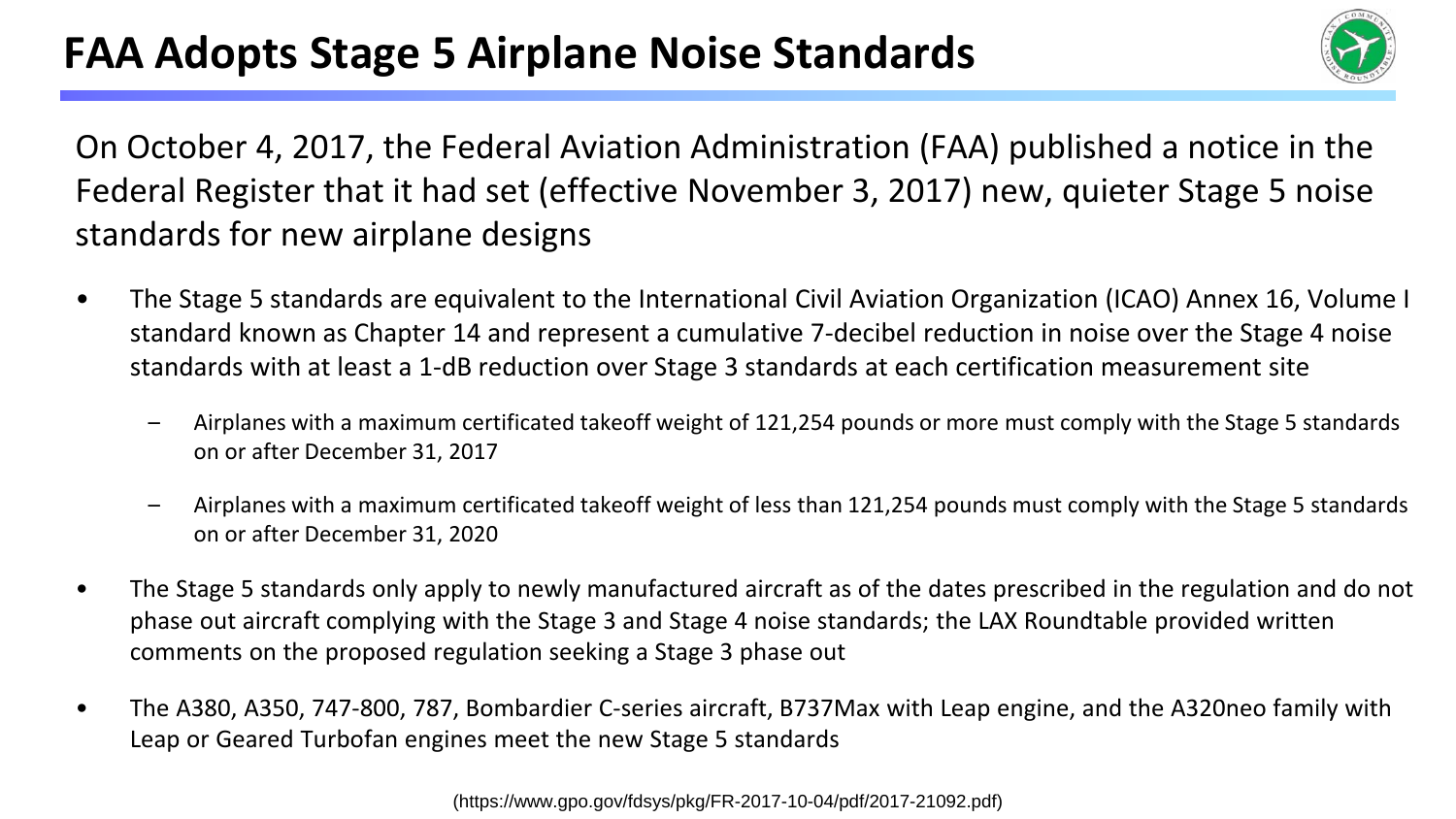#### Wright Electric Aircraft Company Collaborates With easyJet



Los Angeles-based Wright Electric, which plans to produce all-electric commercial jets, has begun collaborating with the European low-cost air carrier easyJet

- Wright Electric's goal is to build a battery-powered 150-seat plane for the short-haul (under 300 mile) market, which is a focus of EasyJet
- easyJet is sharing its short-haul route expertise with Wright Electric to ensure the aircraft successfully comes to the marketplace
- In announcing its collaboration with Wright Electric, easyJet stated that it has, "a strategy to progressively decarbonise and reduce noise from aviation operations."
- Chief executive Jeff Engler said Wright Electric's goal is to have a commercial electric aircraft certified by the FAA within a decade



Image Credit: easyJet

(http://www.aviationpros.com/news/12370901/this-la-electric-plane-startup-is-working-with-easyjet-to-develop-electric-jetliners) (https://electrek.co/2017/09/27/electric-airplane-startup-easyjet-join-force-all-electric-aircraft-market/)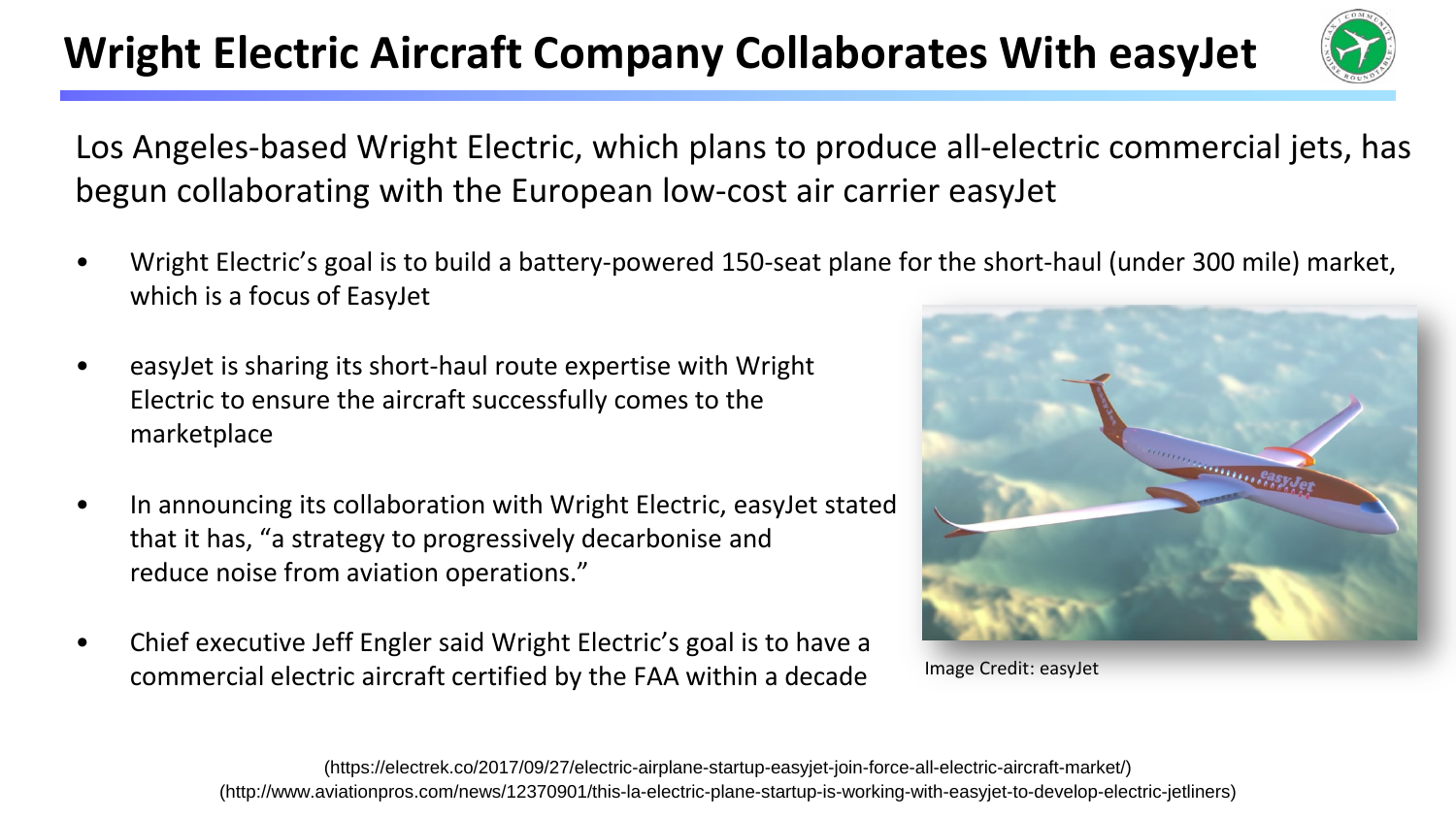## **Community Survey on Aircraft Noise Impacts**



A community group near Gatwick Airport in London, Communities Against Gatwick Noise and Emission (CAGNE), launched an online survey for residents of nearby Sussex to express their opinions on aircraft noise impacts

- The goal of the ten-question survey is to see whether residents believe noise has improved or worsened since new, concentrated flight paths were introduced at Gatwick Airport in 2013
- The survey also asks residents if there should be a ban or reduction in nighttime aircraft operations and if they support plans to expand the airport
- CAGNE chairwoman Sally Pavey said the survey results be forwarded to, "…to the Government as part of the Department for Transport call for evidence on how aircraft noise significantly affects lives, wellbeing and the impact it has on sleep."
- CAGNE is using Survey Monkey to solicit residents' opinions through the end of December 2017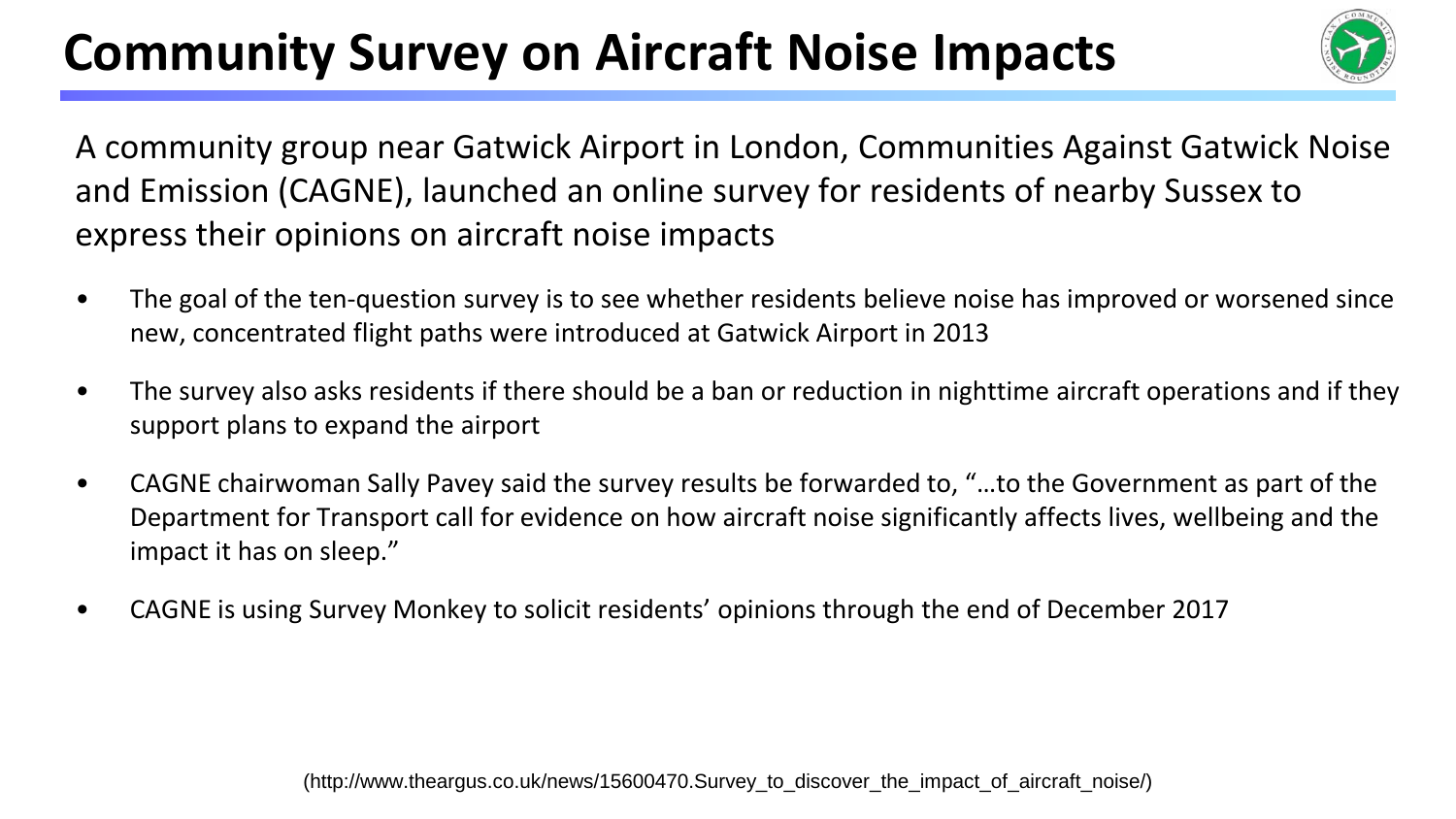#### **Bombardier C-Series Aircraft Assessed a 300 Percent Tariff**



The United States Commerce Department ruled that a 300 percent tariff would be placed on the sales of Bombardier's C-Series aircraft in the United States

- The C-Series aircraft, which are manufactured in Canada, are the most technologically advanced and quietest 100-150 seat commercial aircraft entering the market
- Earlier in the year, Delta Air Lines had announced that it would be acquiring up to 125 CS-100 aircraft with deliveries beginning in the spring 2018. Delta CEO Ed Bastian said, "We will not pay those tariffs and that is very clear."



- Boeing, which had sought the tariff, praised the ruling stating, "These duties are the consequence of a conscious decision by Bombardier to violate trade law and dump their C Series aircraft to secure a sale."
- In a related surprise move, Airbus and Bombardier announced that Airbus had acquired a controlling interest in Bombardier and that the C-Series aircraft would be assembled at Airbus' facilities in Alabama
- This move means that the C-Series aircraft will be made in the United States, effectively eliminating the tariff and providing Airbus with additional political clout in Washington, D.C.

(http://money.cnn.com/2017/10/06/news/companies/boeing-bombardier-trade-ruling-tariff/index.html) (http://money.cnn.com/2017/10/16/news/companies/airbus-buys-majority-stake-bombardier-cseries/index.html)